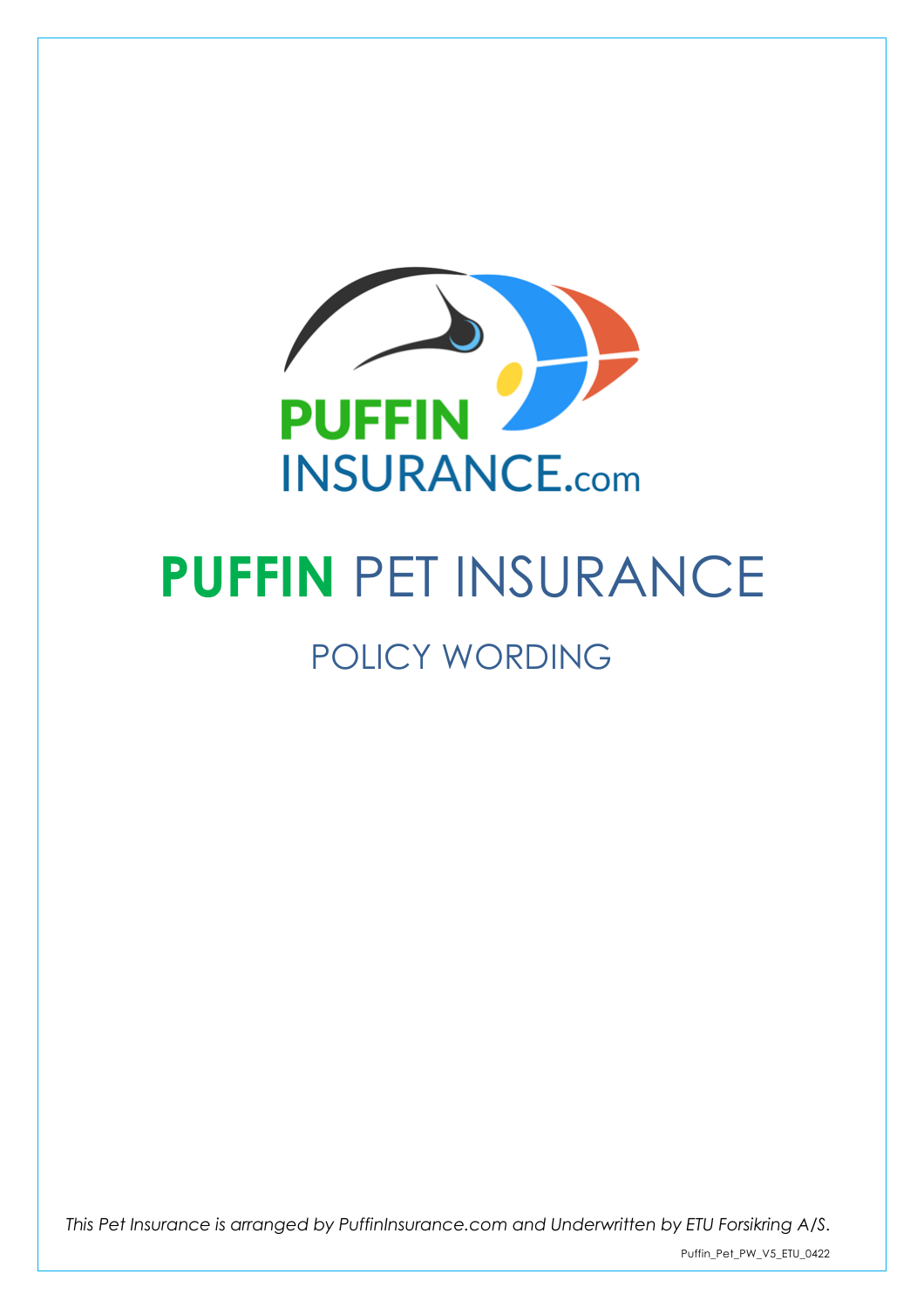

# **PUFFIN PET INSURANCE POLICY WORDING**

# **FOR PEACE OF MIND**

Please take a little time to read and understand what **We** will cover and what **We** will not cover under **Your**  insurance contract along with what **You** should do in the event of a claim to avoid any frustration or disappointment.

This document explains the detailed terms of **Your** insurance once **Your** details are accepted by **Us**. **We** have tried to make this insurance contract easily understood by **You**, the customer, in an effort to eliminate unrealistic expectations if an unfortunate incident should occur.

At the same time let **Us** assure **You** that if something occurs that is covered by this insurance contract, then **We** will try **Our** best to provide **You** with a high level of timely and courteous service.

# **PET INSURANCE**

This Pet Insurance is arranged by PuffinInsurance.com and underwritten by ETU Forsikring A/S. PuffinInsurance.com is a trading name of Puffin Group UK Ltd who are authorised and regulated by the Financial Conduct Authority: FRN 737328.

ETU Forsikring A/S Registered Office: Hærvejen 8, DK-6230 Rødekro, Denmark are authorised and regulated by the Finanstilsynet (the Danish Financial Regulator). Their Finanstilsynet authorisation reference is 108873. As an Insurance Company authorised within the European Union, ETU Forsikring A/S is permitted to conduct business within the **United Kingdom** and is authorised by the Financial Conduct Authority. Their UK Financial Conduct Authority authorisation number is 807534.

This policy will be administered by Trent-Services who are regulated by the Financial Conduct Authority; FRN: 315285.

This evidence of insurance is to confirm that the pet(s) for which **You** have paid the appropriate premium are insured. This document only constitutes a valid evidence of insurance when it is issued in conjunction with a **Certificate of Insurance.**

# **ELIGIBILITY**

- 1) **Your Pet** must be aged between 8 weeks or over on the date of purchasing this insurance **Policy**.
- 2) **Your Pet** must not be used for guarding, track racing or coursing.
- 3) **Your Pet** must not be a dog that is, or is crossed with, a Pit Bull Terrier, Dogo Argentino, Perro De Presa Canario (Dogo Canario), Japanese Tosa or a Fila Brasileiro.
- 4) **Your** dog must not have been the subject of any complaint to the police.
- 5) This **Policy** is only available to **You,** if **You** and **Your Pet** are permanently resident in the **United Kingdom**.
- 6) **Your** dog must be microchipped.

# **STATEMENT OF DEMANDS AND NEEDS**

This **Policy** meets the demands and needs of the customer who requires cover for **Veterinary Fees** incurred due to the treatment of their cat or dog for **Injury** or **Illness**. **We** do not make personal recommendations as to the suitability of the **Policy** to individual circumstances.

# **EVIDENCE OF COVER**

**You** should read this document carefully. It gives **You** full details of what is and is not covered and the conditions of the cover.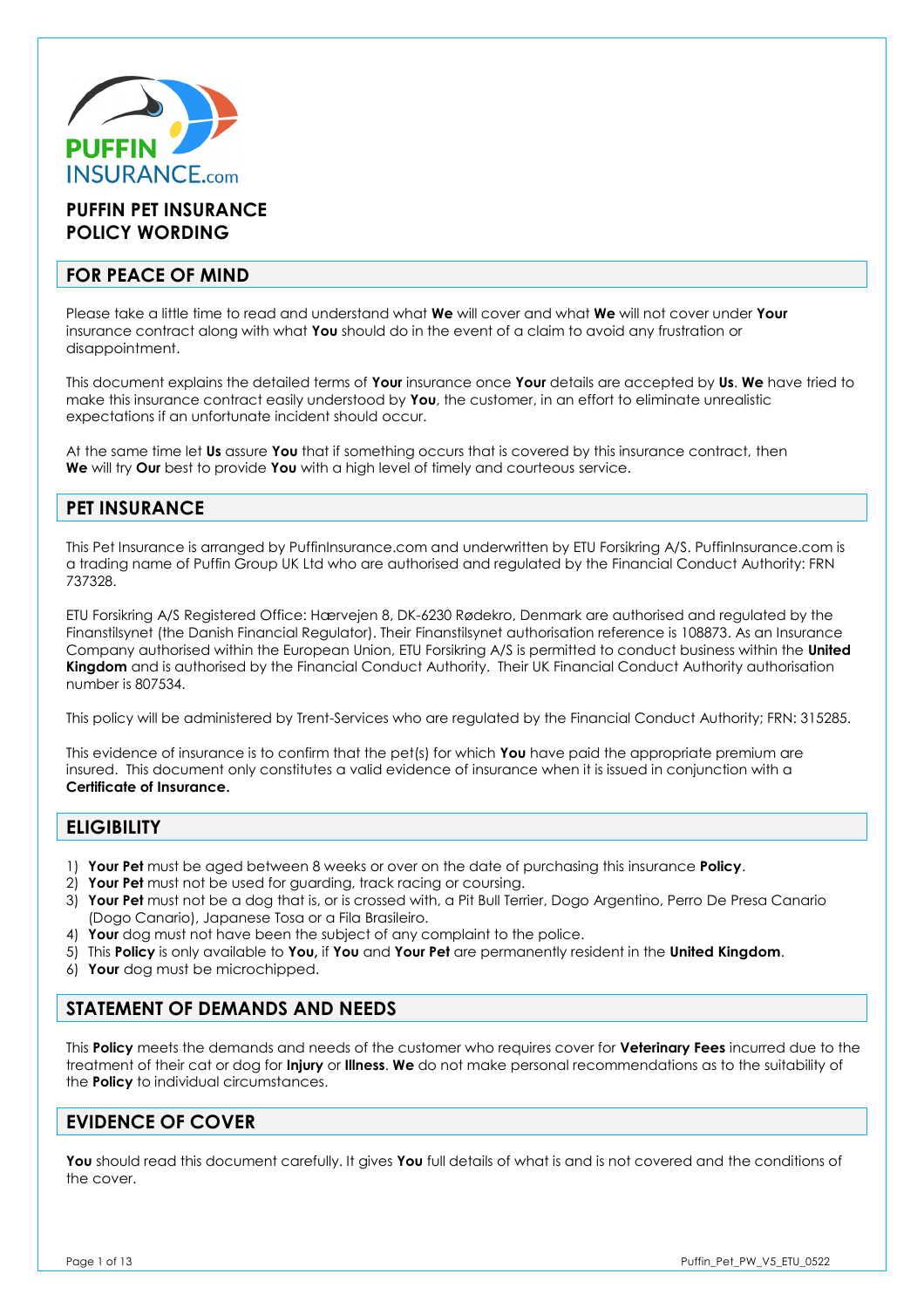# **POLICY INFORMATION OR ADVICE**

If **You** would like more information or if **You** feel the insurance may not meet **Your** needs, please call the number shown on **Your Certificate of Insurance**.

# **CANCELLATION PERIOD**

If, after reading this document, **You** decide the terms of the insurance contract do not meet **Your** requirements **You** can, within 14 days of the date of **You** received this document, simply call the **Administrator** on 01285 626020, for a full refund of premium, provided **You** have not made or intend to make a claim under this insurance **Policy**.

At any other time during the **Period of Insurance**, **We** or **You** may cancel the **Policy** by giving 30 days notice. However, **We** reserve the right to cancel this **Policy** on 7 days written notice if **You** do not abide by the terms of these conditions, this will include acting dishonestly or fraudulently. If **You** or **We** cancel the **Policy** during this time, **We** will refund any amount **You** have paid for the rest of the **Period of Insurance**, as long as **You** have not made a claim.

If you cancel after the first 14 days of the date **You** received this document – and **You** pay for **Your Policy** annually – **We** will refund **You** for any time remaining. **We** will not be able to do this if **We** have already paid a claim in the current **Period of Insurance**.

**You** cannot make a claim for medical treatment which occurred after the date the **Policy** was cancelled, but cancelling the **Policy** will not affect **Your** right to claim for an event which occurred before the date the **Policy** was cancelled.

Every notice to cancel this **Policy** must be given in writing. If **You** give **Us** notice to cancel the **Policy**, **You** must send it to the **Administrator**, Trent-Services (Administration) Ltd at Trent House, Love Lane, Cirencester, Gloucestershire, GL7 1XD, e-mail: admin@trent-services.co.uk. If **We** give **you** notice **We** will send it to **Your** last known address.

# **LAW APPLICABLE UNDER THIS CONTRACT**

**You** and **We** are free to choose the laws applicable to the **Policy**. **We** propose to apply the laws of England with exclusive jurisdiction to the Courts of England and Wales and by purchasing this **Policy**, **You** have agreed to this.

# **COMPLAINTS PROCEDURE**

If **You** have any cause for complaint regarding this insurance, please refer to the Complaints Section of **Your Policy** wording.

# **LEVELS OF COVER**

# **CONDITION LIMITED**

#### **LEVEL 1 (Bronze): £1,250 CONDITION LIMITED**

**We** will pay for **Veterinary Fees** for each new medical condition. **You** will be covered for **Veterinary Fees** for each medical condition up to the **Condition Limit**.

The most we will pay out for any one medical condition is £1,000. If the £1,000 **Condition Limit** is reached, payments will stop for that condition and it is excluded from all future claims, whether in the current **Period of Insurance** or future **Period of Insurance** if the **Policy** is renewed.

The most **We** will pay out in any one **Period of Insurance** is £1,250.

#### **LEVEL 2 (Silver): £3,500 CONDITION LIMITED**

**We** will pay for **Veterinary Fees** for each new medical condition. **You** will be covered for **Veterinary Fees** for each medical condition up to the **Condition Limit**.

The most we will pay out for any one medical condition is £1,500. If the £1,500 **Condition Limit** is reached, payments will stop for that condition and it is excluded from all future claims, whether in the current **Period of Insurance** or future **Period of Insurance** if the **Policy** is renewed.

The most **We** will pay out in any one **Period of Insurance** is £3,500.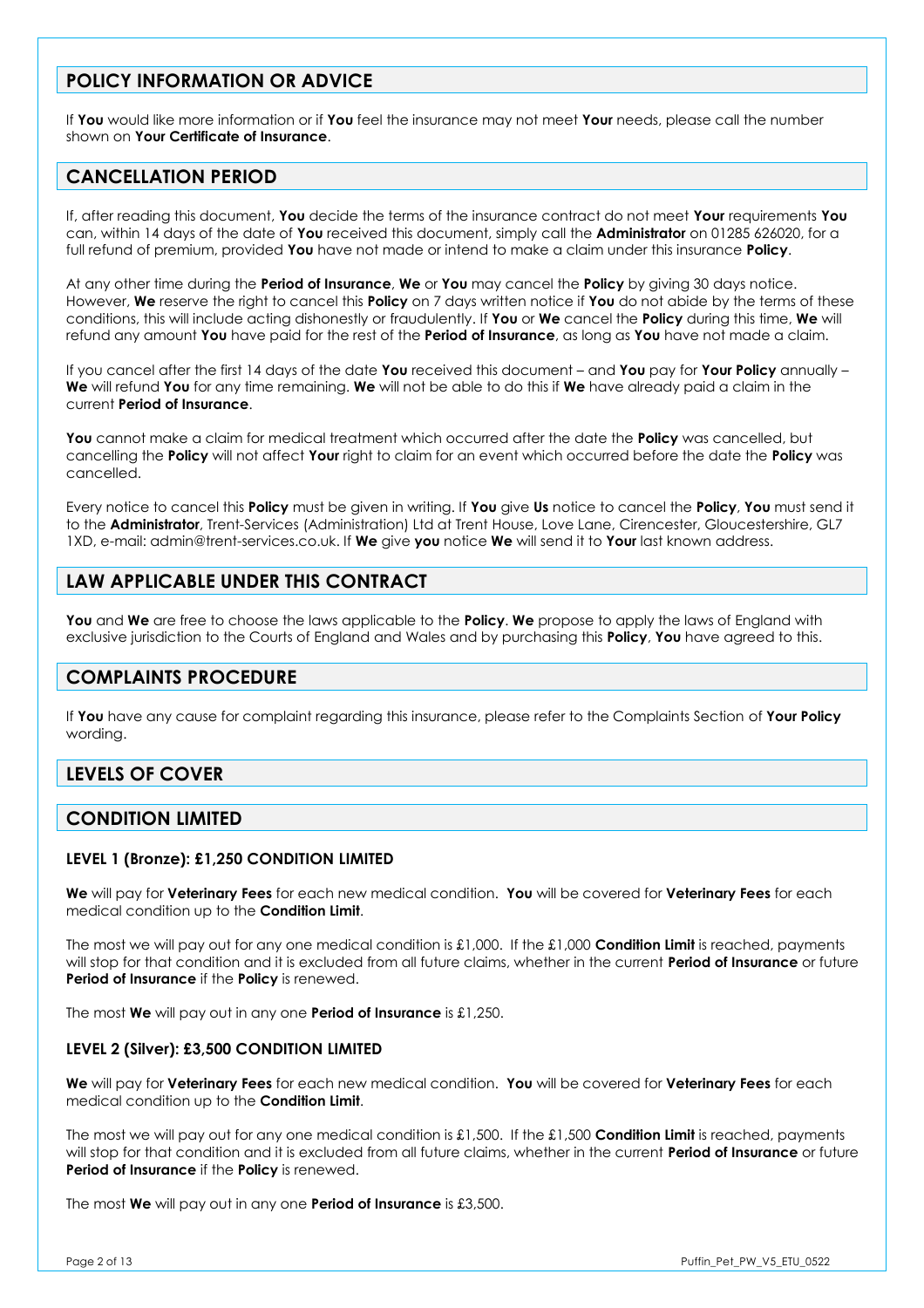#### **LEVEL 3 (Gold): £4,500 CONDITION LIMITED**

**We** will pay for **Veterinary Fees** for each new medical condition. **You** will be covered for **Veterinary Fees** for each medical condition up to the **Condition Limit**.

The most we will pay out for any one medical condition is £2,000. If the £2,000 **Condition Limit** is reached, payments will stop for that condition and it is excluded from all future claims, whether in the current **Period of Insurance** or future **Period of Insurance** if the **Policy** is renewed.

The most **We** will pay out in any one **Period of Insurance** is £4,500.

#### **LEVEL 4 (Platinum): £5,500 CONDITION LIMITED**

**We** will pay for **Veterinary Fees** for each new medical condition. **You** will be covered for **Veterinary Fees** for each medical condition up to the **Condition Limit**.

The most we will pay out for any one medical condition is £2,250. If the £2,250 **Condition Limit** is reached, payments will stop for that condition and it is excluded from all future claims, whether in the current **Period of Insurance** or future **Period of Insurance** if the **Policy** is renewed.

The most **We** will pay out in any one **Period of Insurance** is £5,500*.*

# **LIFETIME**

**Your Certificate of Insurance** will show **You** which level of cover **You** have chosen

#### **LEVEL 1 (Bronze): LIFETIME £1,250 LIMIT**

**We** will pay for **Veterinary Fees** for each new medical condition. **You** will be covered for **Veterinary Fees** up to the **Policy** limit each year and this will be reinstated each year providing cover is made available to **You** and **You** continue to renew **Your Policy** with **Us**.

The most **We** will pay out any one **Period of Insurance** is £1,250.

#### **LEVEL 2 (Silver): LIFETIME £3,500 LIMIT**

**We** will pay for **Veterinary Fees** for each new medical condition. **You** will be covered for **Veterinary Fees** up to the **Policy** limit each year and this will be reinstated each year providing cover is made available to **You** and **You** continue to renew **Your Policy** with **Us**.

The most **We** will pay out any one **Period of Insurance** is £3,500.

#### **LEVEL 3 (Gold): LIFETIME £4,500 LIMIT**

**We** will pay for **Veterinary Fees** for each new medical condition. **You** will be covered for **Veterinary Fees** up to the **Policy** limit each year and this will be reinstated each year providing cover is made available to **You** and **You** continue to renew **Your Policy** with **Us**.

The most **We** will pay out any one **Period of Insurance** is £4,500.

#### **LEVEL 4 (Platinum): LIFETIME £5,500 LIMIT**

**We** will pay for **Veterinary Fees** for each new medical condition. **You** will be covered for **Veterinary Fees** up to the **Policy** limit each year and this will be reinstated each year providing cover is made available to **You** and **You** continue to renew **Your Policy** with **Us**.

The most **We** will pay out any one **Period of Insurance** is £5,500.

# **AMENDING COVER**

Upgrade/Downgrade - If **You** transfer **Your Pet** to a policy with an additional or higher policy limits, the additional or higher policy limits will not apply if the Condition, **Clinical Signs** or symptoms started before the transfer date.

If **You** transfer **Your Pet** to a plan with lower policy limits, the higher policy limits will no longer apply to any claims **You** are currently making.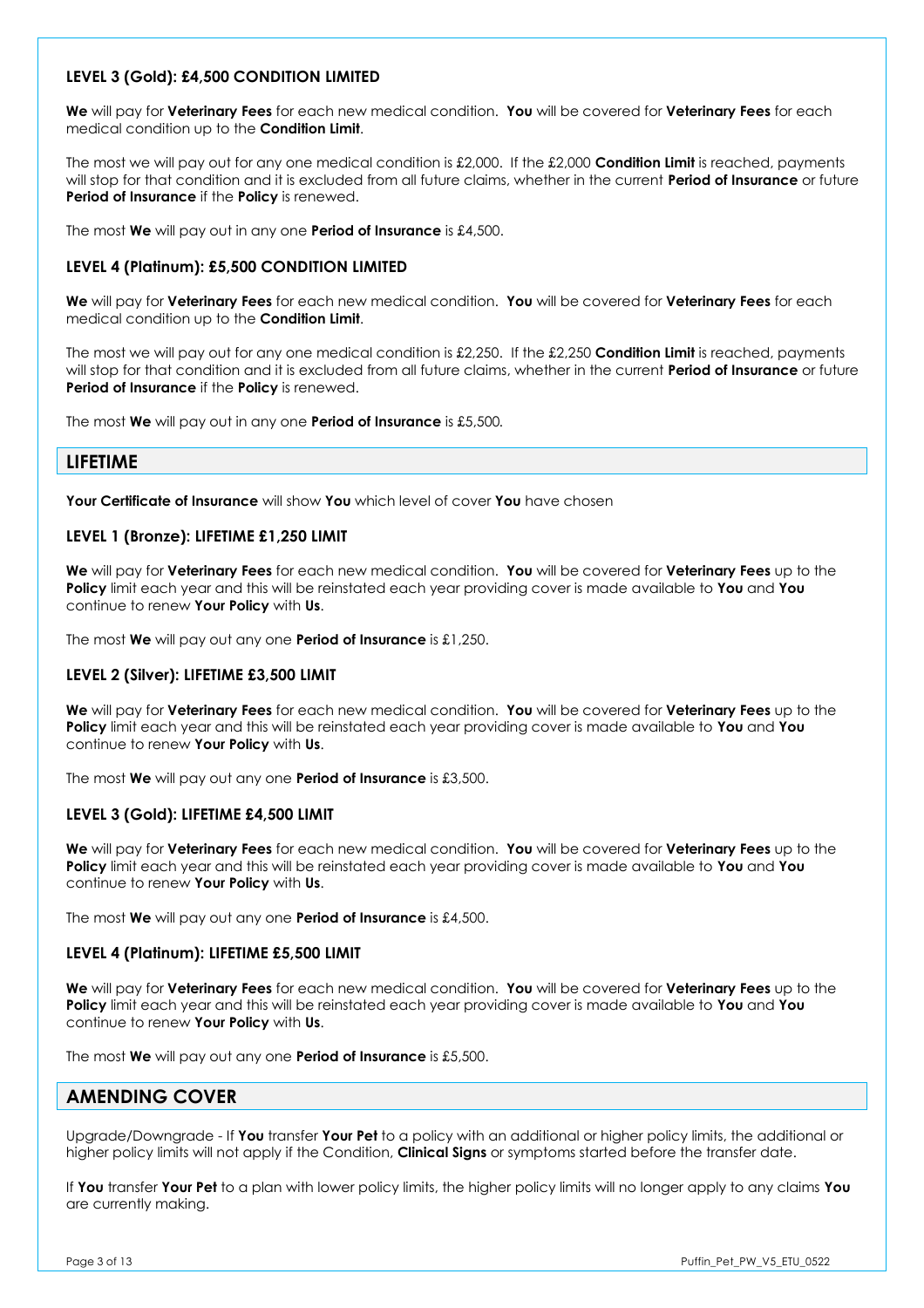**You** cannot upgrade or increase **Your** cover mid-term. **You** may only apply for an increase in cover once **Your Policy** reaches **Your** annual renewal/review date by contacting the **Administrator**.

Any upgrades or increases in cover will in most cases result in **Your Premium** amount increasing.

Since vet fees vary from region to region and by breed type, updating **Your** address or **Your Pet** details may affect the price of **Your Policy**. It is important **You** keep information relating to **Your Policy** and **Your Pet** up to date.

# **DEFINITIONS**

Any word defined below will have the same meaning wherever it is shown in **Your Policy** in bold print. These definitions have been listed in alphabetical order.

#### **Accident**

A sudden and unexpected event which happens during the **Policy** year, which results in bodily **Illness** or **Injury** to **Your Pet**.

#### **Administrator**

Means Trent-Services (Administration) Ltd, Trent House, Love Lane, Cirencester, Gloucestershire, GL7 1XD, e-mail: admin@trent-services.co.uk, telephone: 01285 626020. Trent-Services (Administration) Ltd are authorised and regulated by the Financial Conduct Authority No. 315285.

#### **Behavioural Illness**

Any changes to **Your Pet's** normal behaviour, resulting from a mental or emotional disorder.

#### **Bilateral Conditions**

Where a condition is affecting one body part of which **Your Pet** has two, one each side of the body (e.g ears, eyes, knees, cruciate ligaments) this will be considered a **Bilateral Condition** so long as the underlying condition is the same. Any **Maximum Benefit** limit or exclusions will be applied as **Bilateral Conditions** are considered as one and the same condition.

#### **Certificate of Insurance**

An insurance validation issued by **Us** which forms part of this **Policy** and contains the name of policyholder and gives **Your pet's** details and details of the cover provided by this **Policy**.

#### **Chronic Condition**

Means any condition that continues indefinitely, or cannot be cured or eradicated and that may recur or requires ongoing treatment.

#### **Claims Handler**

Trent-Services (Administration) Ltd. Telephone: 01285 626020 or e-mail **Us** at admin@trent-services.co.uk quoting **Your Policy** number**.** 

#### **Clinical Signs**

Changes in **Your Pet's** normal healthy state, its bodily functions or behaviour, including any early signs or symptoms of a **Chronic Condition**.

#### **Co-Insurance**

The amount **You** are required to pay towards the costs of the **Veterinary Fees** where **Your Pet** is aged 7 years or older at the time of the **Veterinary Treatment.** The **Co-Insurance** amounts applicable are as follows:

7 Years or older: 20% will be deducted from the claims settlement after the **Excess**; 12 Years or older: 25% will be deducted from the claims settlement after the **Excess**.

An example of how a claim would be calculated with a 20% **Excess** is as follows:

Valid claim arises for **Veterinary Fees**: £500.00 **Excess** amount: £99.00 Amount payable less **Excess**: £401.00 20% **Co-Insurance**: £80.20 Claim total settlement: £320.80

#### **Complementary Therapist**

A Certified Clinical Animal Behaviourist or a member of one of the following organisations: Association of Chartered Physiotherapists in Animal Therapy, Association of Pet Behaviour Counsellors, Bowen Technique Therapists, Canine and Feline Behaviour Association, Canine Hydrotherapy Association, McTimoney Animal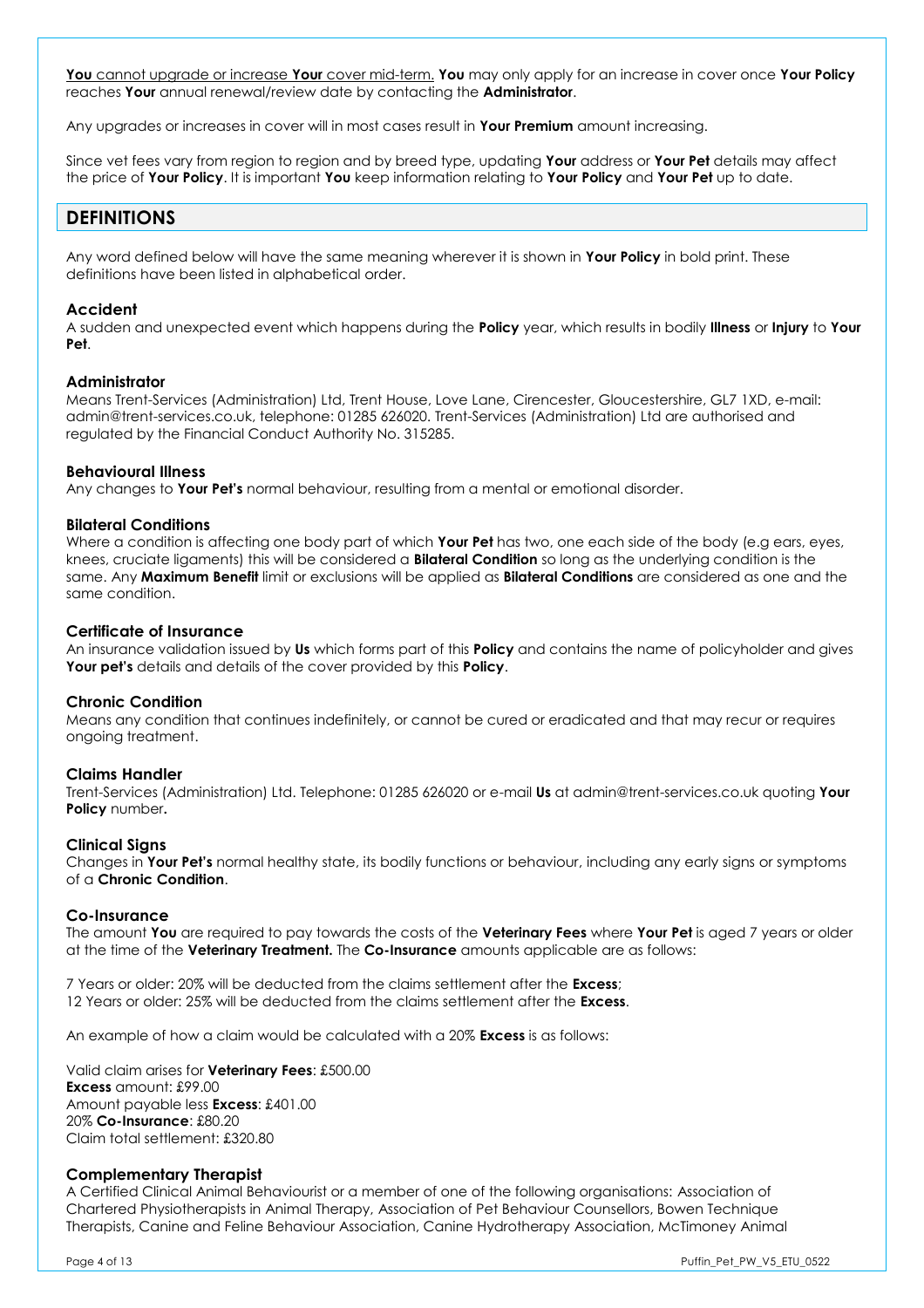Association, McTimoney Chiropractic Association, National Association of Veterinary Physiotherapists, The International Association of Animal Therapists (UK), Institute of Registered Veterinary and Animal Physiotherapists, Association of British Veterinary Acupuncturists, British Veterinary Behaviour Association, National Association of Registered Canine Hydrotherapists, Institute of Canine Hydrotherapists.

#### **Complementary Treatment**

**Complimentary Treatment** means any technique or therapy which supports regeneration, correcting and healing of **Your Pet**, but excludes prescription medication or surgery. **Complementary** 

**Treatment** includes **Behavioural Illness** therapies, herbal or homeopathic medicine, hydrotherapy, osteopathy, massage and healing, laser treatment, electrical muscle stimulation, acupuncture or chiropractic treatment and physiotherapy as recommended and prescribed by **Your Vet**. **Complementary Treatment** that has not been specifically recommended by **Your Vet** in respect of the condition suffered is excluded.

#### **Dental Treatment**

Means any treatment required to treat the mouth or teeth whether as a result of **Accident** or **Illness**. Any mention of moderate or severe tartar prior to the **Policy** start date or within the first 14 days of **Your Pets** first **Policy** year will result in claims for dental extractions being excluded, other than as a result of an **Accident**.

#### **Dietary Indiscretion**

Means when **Your Pet** accidently ingests something that its body cannot tolerate which results in **Illness** or **Injury**. This includes but is not limited to the consumption of a foreign body, objects, drugs or toxins that result in **Veterinary Treatment**.

#### **Emergency**

Means serious injuries resulting from an **Accident** or sudden **Illness**, or an ongoing **Illness** that suddenly becomes worse that results in a requirement for immediate **Veterinary Treatment**.

#### **Excess**

This is the first amount of each unrelated claim for a new condition which is payable by **You**. This amount is stated on **Your Certificate of Insurance**.

#### **Home**

The place in the **United Kingdom** where **You** usually live.

#### **Illness**

Changes to a normal healthy state, sickness, disease, defects and abnormalities including defects and abnormalities **Your pet** was born with or were passed on by its parents.

#### **Immediate Family**

Your husband, wife, civil partner, life partner, parents, sons and daughters.

#### **Injury**

A physical **Injury** caused immediately by an **Accident**. It does not include **Injury** that happens over a period of time.

#### **Maximum Benefit**

The most **We** will pay during the **Period of Insurance** is detailed in the **Certificate of Insurance**.

#### **Period of Insurance**

The period for which **We** have accepted the premium as stated in **Your Certificate of Insurance**. This is an annually renewable **Policy** which can be premium funded to enable monthly instalments.

#### **Pet Travel Documents**

Means the official **United Kingdom Pet Travel Scheme** documents, certificates, passports and procedures provided by a **Vet** who has the Government's authority to do so. Additional certificates may be required so please always check the requirements before **You** travel.

#### **Pet Travel Scheme (PETS)**

The **United Kingdom** Government scheme administered by the Department for Environment, Food and Rural Affairs (DEFRA) which allows **You** to take **Your Pet** to certain qualifying countries and to re-enter the **United Kingdom** without putting **Your Pet** into quarantine, so long as **You** have met the rules of the scheme.

#### **Policy**

**Your Certificate of Insurance**, this policy and endorsements.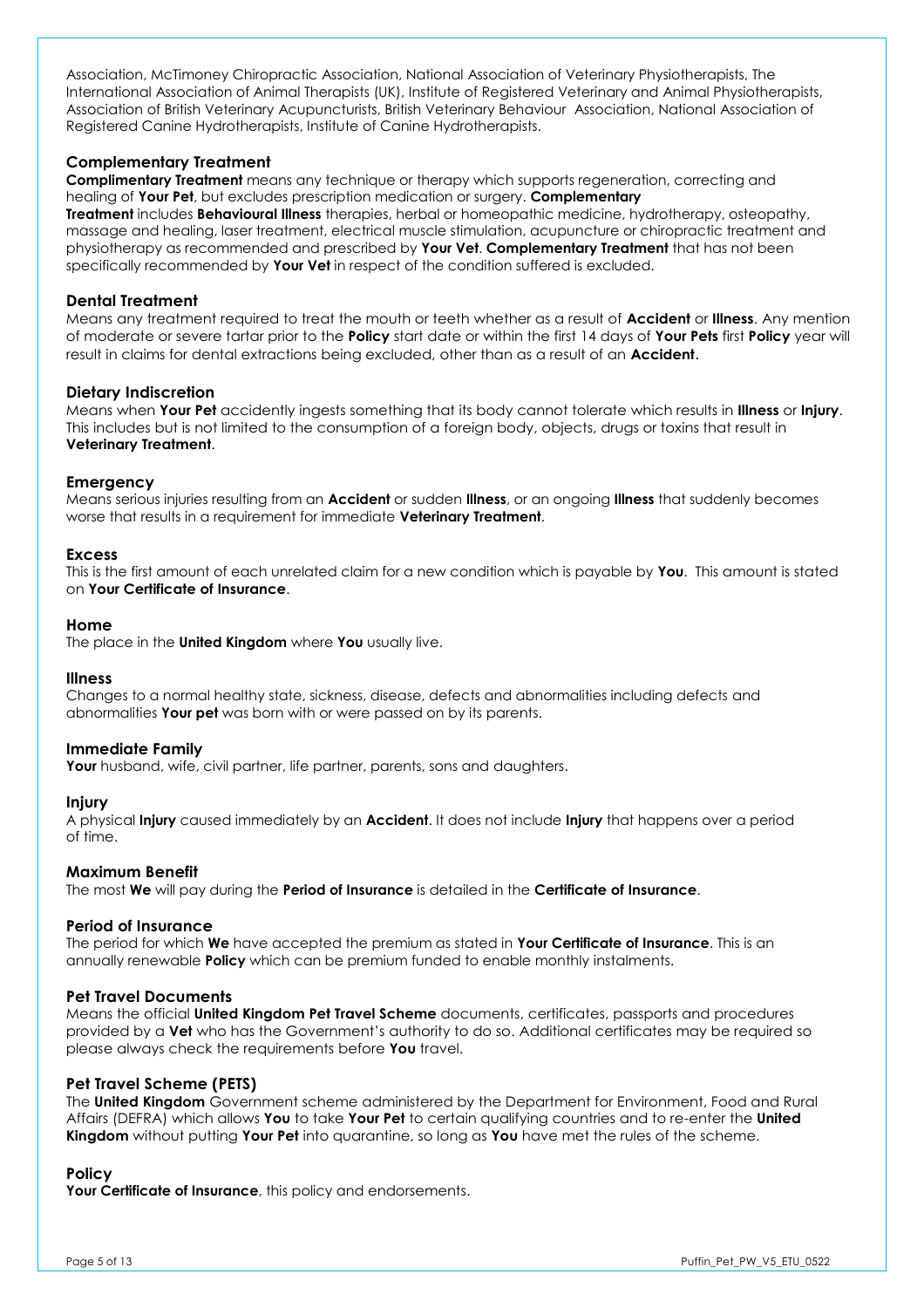#### **Pre-Existing Conditions**

Any condition, **Illness, Injury** or **Bilateral Condition** which occurred or first showed **Clinical Signs** prior to the **Policy** start date, whether diagnosed or not or existing in any form even if the diagnosis changes. This includes if the condition, **Illness, Injury** or **Bilateral Condition** has the same diagnosis or is caused by, relates to or results from a condition, **Illness** or **Injury** which occurred prior to the **Policy** start date.

A condition will cease to be a **Pre-Existing** condition if:

- a) The condition has been treated and **Your Pet** has fully recovered, leaving no susceptibility to future problems or underlying weakness and since that point;
- b) The condition has been treated and **Your Pet** has not received any treatment for or in connection with the condition for a continuous period of 24 calendar months;
- c) There are no symptoms, **Clinical Signs** or vet consultations relating to the condition for the previous 24 months.

#### **Territorial Limits**

- 1. **United Kingdom** and:
- 2. Anywhere in the world for up to three (3) months during the **Period of Insurance** provided that **Your Pet** has a valid **Pet Travel Documents** and is accompanying **You** on holiday. **You** must ensure that all the conditions of the **Pet Travel Scheme** have been met and a full invoice and any relevant clinical notes have been provided.

#### **United Kingdom**

England, Wales, Scotland and Northern Ireland.

#### **Vet**

A current, qualified member of the Royal College of Veterinary Surgeons practising within the **United Kingdom** or is registered to practice in the country in which **Veterinary Treatment** is received.

#### **Veterinary Fees**

The amount **Vets** in general or referral practice usually charge.

#### **Veterinary Treatment**

Any examination, consultation, advice, tests, X-rays, legally prescribed medication, surgery and nursing required to treat an **Illness** or **Injury**, provided by a **Vet**, a veterinary nurse or another member of the veterinary practice under the supervision of a **Vet**. This includes **Complementary Treatment** and alternative treatment as recommended by a **Vet**.

#### **We, Us, Our, Insurer**

ETU Forsikring A/S, Hærvejen 8, DK-6230 Rødekro, Denmark.

#### **You/Your**

The person whose name appears on **Your Certificate of Insurance** document.

#### **Your Pet**

Any dog or cat named on **Your Certificate of Insurance**.

# **SECTIONS OF COVER:**

# **SECTION 1A – VETERINARY FEES**

#### **What You Are Covered For:**

**We** will pay **You** up to the limit shown on **Your Certificate of Insurance** for the cost of **Veterinary Fees** for **Veterinary Treatment Your Pet** has received within the **Territorial Limits** during the **Period of Insurance** to treat an **Illness** or **Injury**.

#### **What You Are Not Covered For:**

In addition to the General Exclusions of the **Policy**, the **Insurer** shall not be responsible for:

- 1. The **Excess** as shown in **Your Certificate of Insurance**. The **Excess** is payable directly to the **Vet**.
- 2. The **Co-Insurance** amount of 20% where **Your Pet** is 7 years of age or older.
- 3. The **Co-Insurance** amount of 25% where **Your Pet** is 12 years of age or older.
- 4. More than the **Maximum Benefit** for the combined treatment cost of all **Illnesses** and injuries in the **Period of Insurance**.
- 5. Any **Pre-Existing Conditions.**
- 6. Any **Chronic Condition** that pre dates the **Policy** start date or that showed **Clinical Signs**, within the first 14 days of **Your Pet's** first **Period of Insurance.**
- 7. The cost of treatment for:
	- a. An **Accident** within the first 5 days of **Your Pet's** first **Policy** year,
	- b. An **Illness** within the first 14 days of **Your Pet's** first **Policy** year,
	- c. An **Illness** caused by or relating to or a **Clinical Sign** that was noticed, or an **Illness** that showed **Clinical**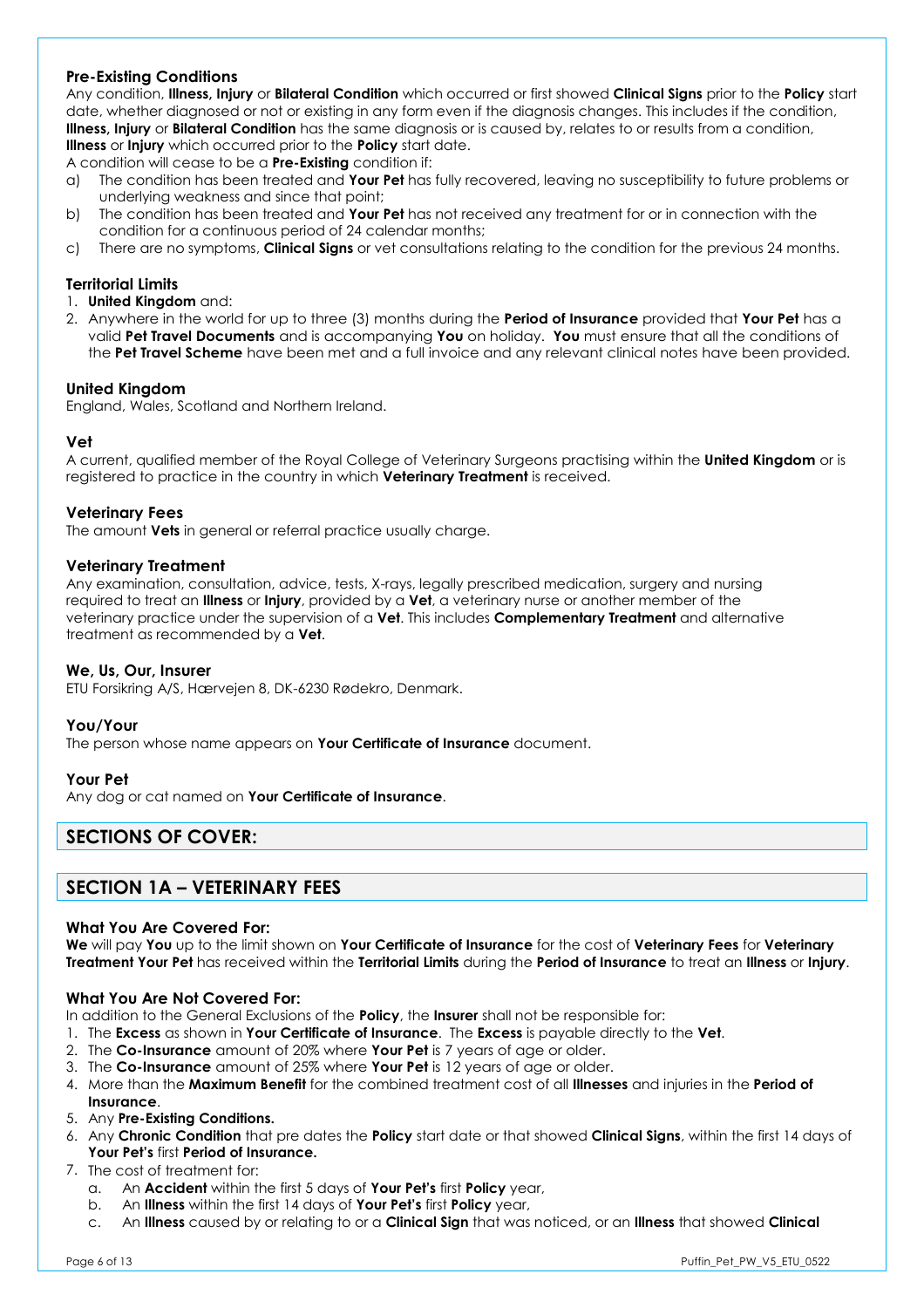**Signs**, within the first 14 days of **Your Pet's** first **Period of Insurance**.

- 8. The cost of treatment to prevent **Injury** or **Illness**.
- 9. The cost of treatment or complications arising from treatment, **You** choose to have carried out and is not directly related to an **Injury** or **Illness**, including but not limited to dew claws (unless damaged) and umbilical hernias.
- 10. The cost of killing and controlling fleas and worms, general health improvers and any treatment in connection with pregnancy or giving birth including caesareans.
- 11. The cost of any food (including food prescribed by a **Vet**).
- 12. The cost of pheromone **Vet** Plan Product, including DAP diffusers and Feliway unless used as part of a structured behaviour modification programme, and then limited to a maximum period of 6 months.
- 13. The cost of vaccinations, urine tests, pre-operative blood tests, castration, cryptorchidism (retained testicles), spaying (including spaying for mammary tumours and false pregnancy).
- 14. Any costs associated with breeding as well as pregnancy and birth (including caesarean sections).
- 15. The cost of treating an **Injury** or **Illness** deliberately caused by **You** or anyone living with **You**.
- 16. The costs of having **Your Pet**:
	- a. Put to sleep, including veterinary consultations, visits or prescribed medications specifically needed to carry out the procedure, or
	- b. Cremated, buried or disposed of and post mortem costs.
- 17. The cost of house calls unless the **Vet** confirms that moving **Your Pet** would further damage its health, regardless of **Your** personal circumstances.
- 18. Extra costs for treating **Your Pet** outside usual surgery hours, unless the **Vet** confirms that the condition is an **Emergency**.
- 19. The cost of hospitalisation and any associated **Veterinary Treatment**, unless the **Vet** confirms it is essential that **Your Pet** is hospitalised, regardless of **Your** personal circumstance.
- 20. Costs resulting from an **Injury** or **Illness** specified as excluded on **Your Certificate of Insurance** or generally not covered within these terms and conditions.
- 21. The cost of surgical items that can be used more than once.
- 22. The cost of treatment for aggression which is inherent in **Your Pet** or behavioural **Illness** if **Your Pet's** behaviour is caused by **You** failing to provide training.
- 23. The cost of any form of housing, including cages, whether hired or purchased.
- 24. The cost of bathing, grooming or de-matting **Your Pet** unless: **You** have taken all reasonable steps to maintain **Your Pet's** health; and
	- a. A **Vet** confirms veterinary expertise is needed and therefore only a **Vet** or
- b. A member of a veterinary practice can carry out these activities, regardless of **Your** personal circumstances.
- 25. The cost of any prosthesis, including any **Veterinary Treatment** needed to fit the prosthesis, other than the cost of hip, knee and/or elbow replacement(s).
- 26. The cost of any claim caused by **Your** negligence (including the treatment of obese **Pets** and symptoms incidental to obesity).
- 27. The cost of **Dental Treatment** unless **Your Pet;**
	- Has had its teeth checked in the 12 months prior to the onset of the claim; and
	- Any **Dental Treatment** recommended has been carried out within 3 months of the consultation;
	- No costs associated with milk teeth or routine scale and polishing are covered.
- 28. More than one claim for a **Dietary Indiscretion** during any one **Period of Insurance**. If **We** receive more than one claim for a **Dietary Indiscretion We** will only pay the first and earliest occurrence of a **Dietary Indiscretion**
- 29. Any **Veterinary Fees** for treatment to a **Vets** own **Pet** and fees for **Pets** belonging to veterinary practice staff unless claimed at cost price.
- 30. Any cost associated with routine or investigative laboratory tests or procedures unless the **Clinical Signs**/symptoms exist and the tests and procedures are to diagnose a specific condition. This includes pre-operative blood tests unless **Your Pet's** medical history indicates a life threatening risk during surgery.
- 31. Any administrative costs incurred by completing a claim form, **Vet** referral letters, postage and packing fees and clinical waste fees.
- 32. The cost of obtaining a second opinion regarding **Your Pet's** condition.
- 33. Should **Your Pet** suffer an **Accident, Injury** or **Illness** within the **Period of Insurance** and the definition of a **Bilateral Condition(s)** has been met, the applicable **Maximum Benefit** limit together with any applicable exclusions will be applied to the **Bilateral Condition**.

# **SECTION 1B – COMPLEMENTARY TREATMENT**

#### **What You Are Covered For:**

Following receipt of instructions from the **Vet, We** will pay **You** up to £1,000 for the cost of **Complementary Treatment Your Pet** has received within the **United Kingdom** during the **Period of Insurance** to treat an **Illness** or **Injury**.

#### **What You Are Not Covered For:**

In addition to all the exclusions listed above (Section 1A - **Veterinary Fees**, Exclusions 1 to 33) **You** will not be covered for:

1. Any **Complementary Therapy** Fees for treatment to a **Complementary Therapists** own **Pet** and Fees for **Pets** belonging to **Complementary Therapists** practice staff unless claimed at cost price.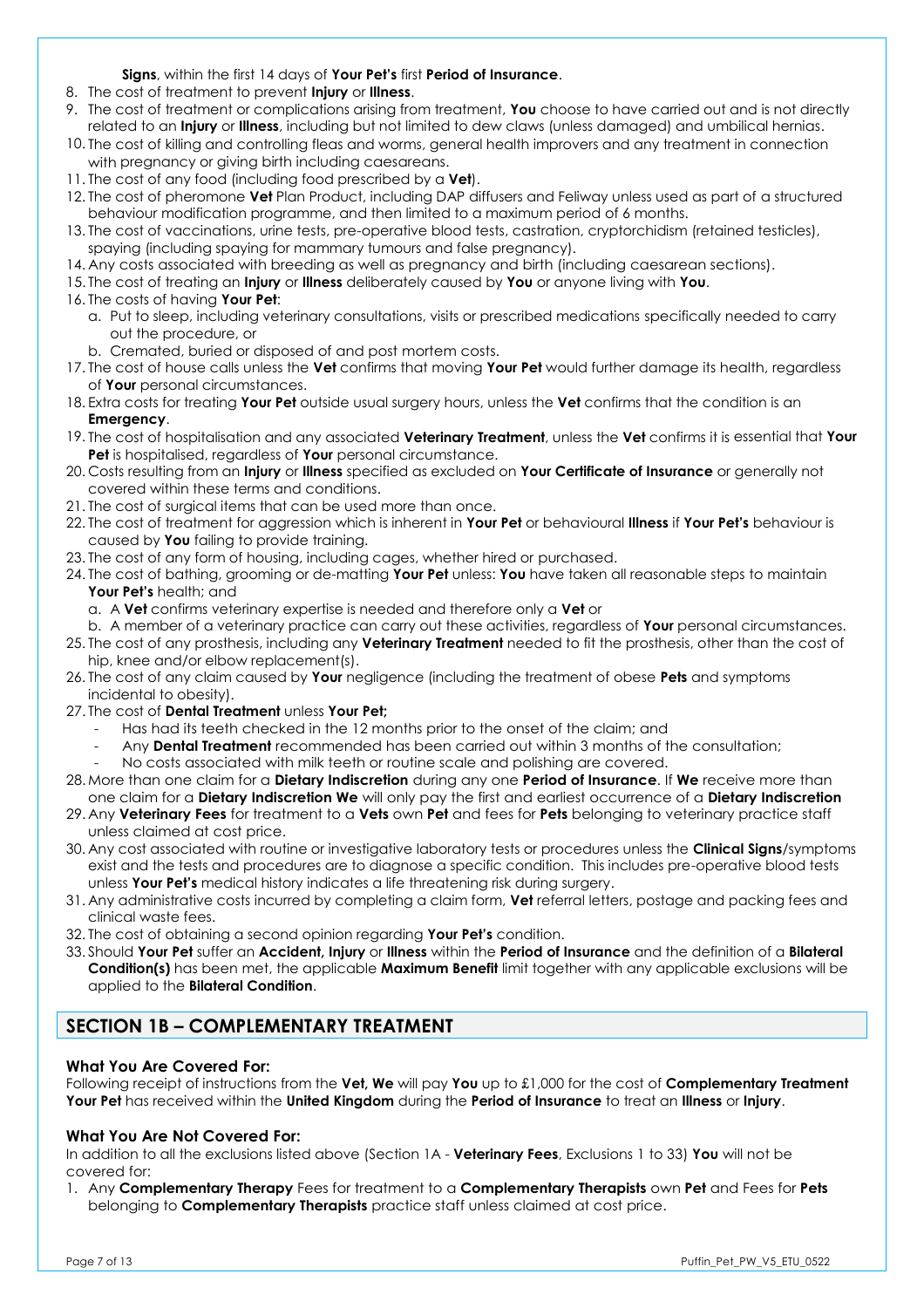# **SECTION 2 – THEFT OR STRAYING**

#### **What Is Covered:**

Up to a maximum of £250 for dogs and £100 for cats if it is stolen or goes missing during the **Period of Insurance.**

#### **What Is Not Covered:**

- 1. More than £250 for dogs and £100 for cats,
- 2. Any amount until **Your Pet** has been missing for 90 days;
- 3. Any amount if a claim has not been submitted within 180 days of **Your Pet** going missing.
- 4. Any amount if **You** are unable to provide proof of what **You** paid for **Your Pet**.

# **SECTION 3 – ACCIDENTAL DEATH**

#### **What Is Covered:**

Up to a maximum of £250 for dogs and £100 for cats **Your Pet** dies or has to be put to sleep by a **Vet** following an **Accident** during the **Period of Insurance**.

#### **What Is Not Covered:**

- 1. More than £250 for dogs and £100 for cats.
- 2. Any claim for any pet aged 7 years and above at the date of death.
- 3. Any amount after 180 days from the date of the loss.
- 4. Any amount if **You** are unable to provide proof of what **You** paid for **Your Pet**.

# **SECTION 4 – DEATH DUE TO ILLNESS**

#### **What Is Covered:**

Up to a maximum of £250 for dogs and £100 for cats if **Your Pet** dies or has to be put to sleep by a **Vet** as a result of an **Illness** during the **Period of Insurance**.

#### **What Is Not Covered:**

- 1. More than £250 for dogs and £100 for cats;
- 2. Any amount after 180 days from the date of the loss;
- 3. Death as a result of an **Illness** that happens within the first 14 days of the first **Period of Insurance** of **Your Policy**;
- 4. Any claim for any pet aged 7 years and above at the date of death.
- 5. Any amount if **You** are unable to provide proof of what **You** paid for **Your Pet**.

# **SECTION 5 - PUBLIC LIABILITY**

#### **Policy Cover:**

Third Party Liability Cover under this section applies to dogs only. This section does not apply to anywhere outside of the **United Kingdom**.

In this section, "**You**" and "**Your**" mean **You** or any person looking after or handling **Your Pet** with **Your** permission.

#### **What We Will Pay For:**

If property is damaged, or someone is killed, injured or falls ill as a result of an incident involving **Your Pet** during the **Period** of **Insurance** and **You** are legally responsible, **We** will pay:

- 1. Compensation and claimant's costs and expenses, and
- 2. Legal costs and expenses for defending a claim against **You**;
- 3. Public Liability Limit of Indemnity £1,000,000 in aggregate, within the **Period of Insurance**.

#### **What You Pay:**

The first £250 of any compensation claim paid under this section of **Your Policy**.

#### **What We Will Not Pay:**

- 1. Any loss, damage or liability which is covered under another policy of insurance.
- 2. More than the maximum limit of indemnity for each incident.
- 3. Any costs and expenses for defending **You** which **We** have not agreed beforehand.
- 4. Any compensation, costs and expenses for an incident which involves **Your** profession, occupation or business.
- 5. Any compensation, costs and expenses if **You** are legally responsible only because of a contract **You** have entered into.
- 6. Any compensation, costs and expenses if the person who is killed, injured or falls ill, lives with **You**, is a member of **Your Immediate Family** or is employed by **You**.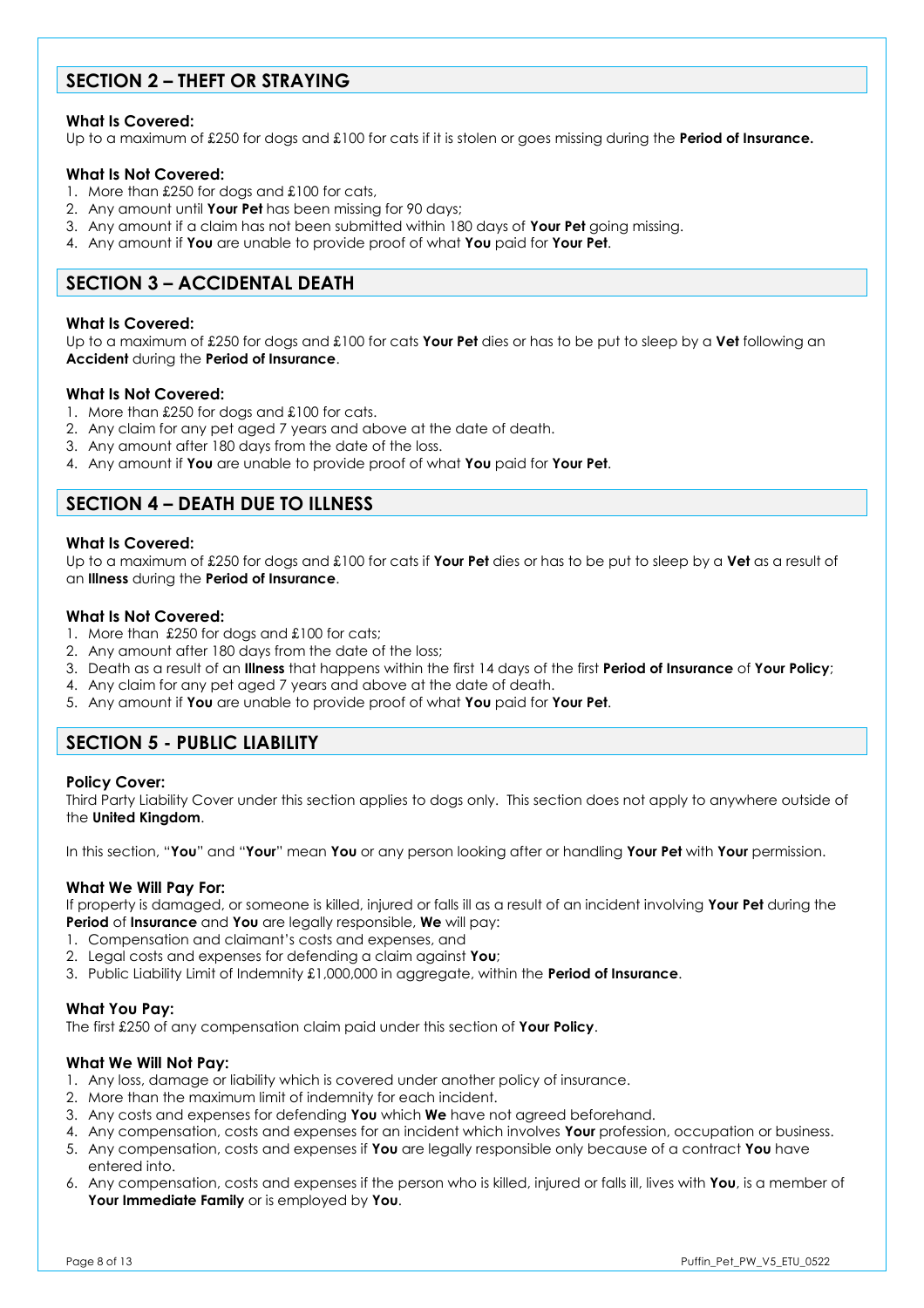- 7. Any compensation, costs and expenses if the property damaged belongs to **You**, any person who lives with **You**, a member of **Your Immediate Family** or a person who is employed by **You**.
- 8. Any compensation, costs and expenses if **You**, a member of **Your Immediate Family** or any person who lives with **You** or is employed by **You** is responsible for, or looking after, the property that is damaged.
- 9. Any compensation, costs and expenses that result from an incident if **You** have not followed instructions or advice given to **You** by previous owners, a **Vet** or the re-homing organisation about the behaviour of **Your Pet**.
- 10. Any compensation, costs and expenses if **You** are deemed responsible under the laws of any country, other than members of the European Union.
- 11. Any compensation, costs and expenses if **You** are responsible for air, water or soil pollution, unless it can be proven that the pollution took place immediately after and as a result of an **Accident** involving **Your Pet**.
- 12. Any compensation, costs and expenses resulting from an incident that happens where **You** work.
- 13. Any compensation, costs and expenses if **Your Pet** is kept or lives on premises which sell alcohol.
- 14. Costs resulting from any incident specified as excluded on **Your Certificate of Insurance** Animal Details or generally not covered within these Terms and Conditions.
- 15. Death or bodily **Injury** (including disease and **Illness**) and loss or damage to property arising out of ownership, custody or control by or on behalf of **You** or a dog of a type specified in Section 1 of the Dangerous Dogs Act 1991 (or designated for the purposes of that Section by an order of the Secretary of State) or in the Dangerous Dogs (Northern Ireland) Order 1991.
- 16. Any fines, penalties or breach of quarantine restrictions or import or export regulations.

#### **Special Conditions That Apply To This Section:**

- 1. **You** must not admit responsibility, agree to pay any claim or negotiate with any person following an incident.
- 2. **You** agree to provide **Us** with any information connected with the claim **We** reasonably ask for including details of **Your Pet's** history.
- 3. **You** agree to tell **Us** or help **Us** find out all the circumstances of an incident that results in a claim, provide written statements and go to court if needed.
- 4. **You** must allow **Us** to take charge of **Your** claim and allow **Us** to prosecute in **Your** name for **Our** benefit.
- 5. **You** must immediately send **Us** any writ, summons or legal documents **You** receive and **You** must never send any replies to these documents.

# **GENERAL CONDITIONS**

- 1. Throughout the **Period of Insurance You** must take all reasonable steps to maintain **Your Pet's** health and to prevent **Accidents**, **Injury**, **Illness** and loss.
- 2. **You** must keep **Your Pet's** vaccinations and boosters up to date and in line with the vets recommendations: Dogs – Distemper, hepatitis, leptospirosis and parvovirus Cats – Feline infectious enteritis, feline leukaemia and cat flu If **You** do not vaccinate **Your Pet** for these conditions, **We** will not pay any claims that result from any of these
- illnesses. 3. If, when **You** claim, there is another insurance under which **You** are entitled to an indemnity; **We** will only pay **Our**
- share of the claim. **You** must tell **Us** the name and address of the other insurance company and **Your Policy** number.
- 4. If **You** have any legal rights against another person in relation to **Your** claim, **We** may take legal action against them in **Your** name at **Our** expense. **You** must give **Us** all the help **You** can and provide any documents **We** ask for.
- 5. If **You** have provided false information, or make a false or exaggerated claim, or any claim involves **Your**  dishonesty, this **Policy** will end and **Our Claims Handler** will not make any further claim payments.
- 6. **Your Pet** is only covered under this **Policy** if **You** pay the premium. If **You** pay the yearly premium in instalments and **You** miss an instalment **You** must pay the outstanding amount within 10 days of the date the instalment is due to be paid. If **We** do not receive **Your** payment within 10 days of the date the premium is due, **Your** insurance will automatically stop and **We** will make no further claim payments.
- 7. **You** agree that any **Vet** has **Your** permission to release information **We** ask for about **Your Pet**. If the **Vet** makes a charge for this, **You** must pay the charge.
- 8. The **Claims Handler** will only make claim payments to the **Vet** or **You**. The **Claims Handler** will not make any payments to any other person(s). **You** will be required to pay the **Excess** to the **Vet**. If the **Vet**, who has treated **Your Pet** or is about to treat **Your Pet**, asks for information about **Your** insurance that relates to a claim, the **Claims Handler** will tell the **Vet** what the insurance covers, what they will not pay for, how the amount they pay is calculated and if the premiums are paid to date.
- 9. If the **Claims Handler** receives a request to pay the claim payment direct to **You**, they reserve the right to decline this request.
- 10. If the **Claims Handler** considers the **Veterinary Treatment** or **Complementary Treatment Your Pet** receives may not be required or may be excessive when compared with the treatment that is normally recommended to treat the same **Illness** or **Injury** by general or referral practices, they reserve the right to request a second opinion from a **Vet** that they choose. If the **Vet** they choose does not agree with the **Veterinary Treatment** or **Complementary Treatment** provided they may decide to pay only the cost of the **Veterinary Treatment** or **Complementary Treatment** that was necessary to treat the **Injury** or **Illness**, as advised by the **Vet** from whom they have requested the second opinion.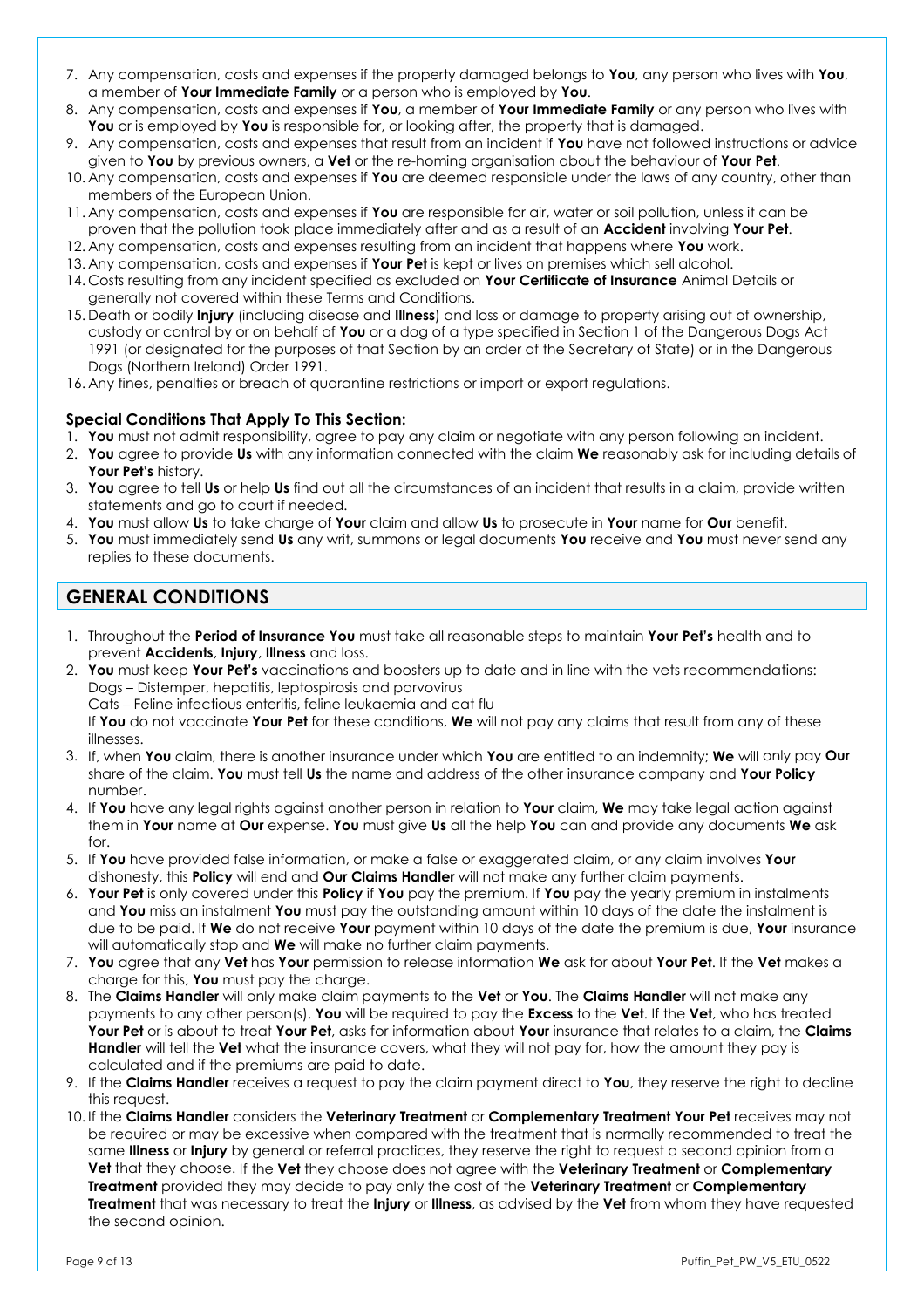- 11. When the **Claims Handler** offers further periods of insurance they may change the premium and the **Policy** terms and conditions.
- 12. The **Claims Handler** will not guarantee on the phone to pay a claim. **You** must send them a claim form that has been fully completed and they will then write to **You** with their decision.
- 13. When **You** claim **You** agree to give the **Claims Handler** any information they may reasonably ask for.
- 14. **You** and **We** are free to choose the laws applicable to the **Policy**. **We** propose to apply the British Law with exclusive jurisdiction to the Courts of England and Wales and by purchasing this **Policy**, **You** have agreed to this.
- 15. Unless **We** agree otherwise the language of the **Policy** and all communications relating to it will be in English.
- 16. **You** must arrange for a **Vet** to examine and treat **Your Pet** as soon as possible after it shows **Clinical Signs** of an **Injury** or an **Illness**. And, if the **Claims Handler** decides, they will refer the case to a **Vet** that they choose. 17. **You** agree to pay translation costs for any claim documentation not written in English.
- 18. If **You** pay **Your** premium by direct debit instalments or monthly instalments, when **Your Policy** is due for renewal **We** will renew it for **You** automatically to save **You** the worry of remembering to contact **Us** before the renewal date. **We** will write to **you** before the **Policy** expires with full details of **Your** next year's premium and **Policy**
- conditions. If **You** do not want to renew this **Policy**, all **You** need to do is contact us on 01285 626020. 19. As per pet Section 27 of the Road Traffic Act 1988: "A person who causes or permits a dog to be on a designated road without the dog being held on a lead is guilty of an offence. It also states, in this section,
- "designated road" means a length of road specified by an order in that behalf of the local authority in whose area the length of road is situated - For further details see The Road Traffic Act 1988. With this in mind, a dog on a designated road must be on a collar and lead under control.
- 20. When walking **Your Pet** in an area other than a designated road, **You** must ensure that **Your Pet** remains under **Your** control and reasonable steps must be taken to prevent **Your Pet** escaping onto a designated road. When nearing a road **You** must ensure **Your Pet** is on a lead.
- 21. **You** must ensure that any dog lead, collar and/ or harness is in good condition and fits **Your Pet** to prevent escape. **You** must also ensure that any lead is used in such a way as to prevent the same slipping out of your grasp should **Your Pet** suddenly pull away from **You**.
- 22. **You** must ensure **Your Pet** cannot escape or stray from your property and any area in which a dog is kept must be secure and appropriately fenced or otherwise secured and all reasonable steps must be taken to prevent escape. When loading **Your Pet** into or out of **Your** vehicle, **You** must ensure that the area is either secure or **Your Pet** is on a lead.
- 23. **We** may at **Our** option decide to supply pharmaceuticals, drugs, prescriptions or medications directly from the supplier of **Our** choice.
- 24. **We** reserve the right to obtain a second opinion from **Our** veterinary advisor if the total **Veterinary Fees** in **Our** opinion are unreasonable.
- 25. **We** may at our discretion deduct the costs of any medication from a claim that are deemed excessive or exceed the usual market value.
- 26. Should **Your Pet** suffer an **Accident, Injury** or **Illness** within the **Period of Insurance** and the definition of a **Bilateral Condition(s)** has been met, the applicable **Maximum Benefit** limit together with any applicable exclusions will be applied to the **Bilateral Condition**.
- 27. If **You** obtain regular medication for **Your Pet** via an online Pet medication prescription service this may result in lower costs for **You** and **Us**.
- 28. **We** will not accept responsibility for any claim until a detailed veterinary account, a complete medical history and other information reasonably requested by the **Claims Handler** is received on our behalf.
- 29. When **We** resolve your claim, **We** will deduct from the claim any amount due to us.
- 30. **You** must observe and comply with all the terms, conditions and support of the policy wording; otherwise **We** will not be responsible.

# **GENERAL EXCLUSIONS**

In addition to the exclusions listed under "what **You** are not covered for", the **Insurer** shall not be responsible for:

- 1. Any animal less than 8 weeks old at the date cover started as shown on **Your Certificate of Insurance**.
- 2. Any claim for treatment not carried out within the **Territorial Limits**.
- 3. Any claim for dogs which are used for guarding, track racing or coursing.
- 4. Any amount if **You** break the **United Kingdom** laws or regulations, including those relating to animal health or importation.
- 5. Any amount if **Your Pet** is confiscated or destroyed by government or public authorities or under the Animals Act 1971 **United Kingdom** because it was worrying livestock. This includes any further amendments to this Act.
- 6. Any costs caused because the Department for Environment, Food and Rural Affairs (DEFRA) have put restrictions on **Your Pet**.
- 7. Any loss as a result of an act of terrorism, force or violence for political, religious or ideological reasons, war and civil war risks, nuclear risks, riot, radioactive contamination, revolution or any similar event, including any chemical or biological terrorism.
- 8. Any dog that must be registered under the Dangerous Dogs Act 1991, Dangerous Dogs (amendment) Act 1997, Dangerous Dogs Order (Northern Ireland) 1991 or any further amendments to this Act or any dog that is, or is crossed with, a Pit Bull Terrier, Dogo Argentino, Perro De Presa Canario (Dogo Canario), Japanese Tosa or a Fila Brasileiro. In addition, the following types/breeds (including any breed crossed with these dogs) are excluded from cover under any section of this policy: Akita, Alapaha Blue Blood Bulldog, American Bandogge/Bandogge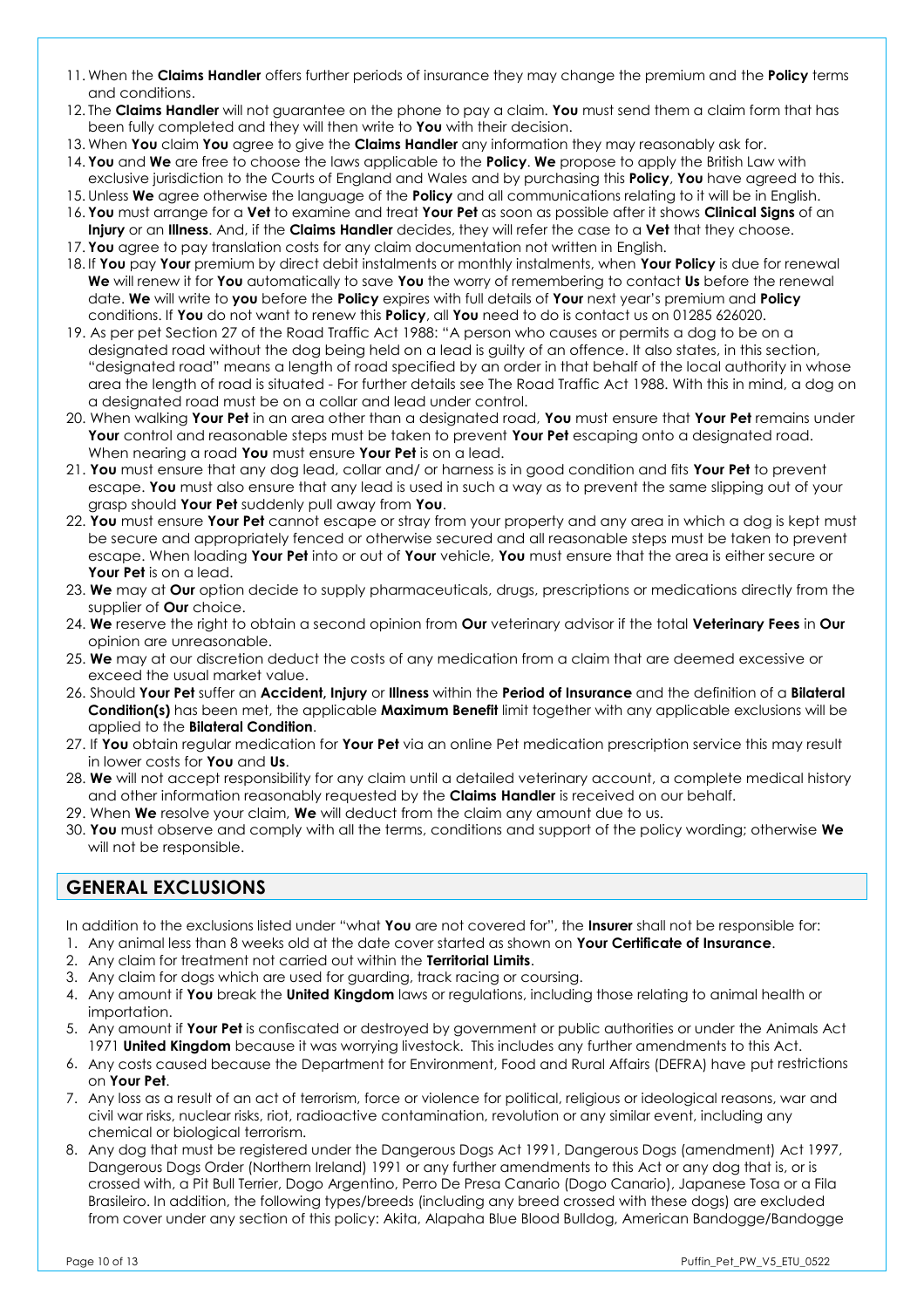Mastiff, American/Irish Staffordshire Bull Terriers, Anatolian Shepherd Dog (Karabash), Bully Kutta, Cane Corsos, Czechoslovakian Wolfdogs/Sarlooswolfhounds/Wolf Hybrids, Korean Jindo. Northern Inuit Dogs, Racing Greyhounds, Shar Pei, Utonagan, Fox hound/Fox hound cross.

- 9. Any legal expenses, fines and penalties connected with or resulting from a Criminal Court Case or an Act of Parliament.
- 10. Any amount resulting from a disease transmitted from animals to humans.
- 11. Any amount if **You** or **Your Pet** live outside the **United Kingdom**.
- 12. Any costs caused by **You** taking **Your Pet** on a journey against a **Vet's** advice.
- 13. Any claim for a dog that is not microchipped in accordance with the 2016 Dog Microchipping Legislation.
- 14. The **Claims Handler** will only make claim payments to the **Vet** or **You**. The **Claims Handler** will not make any payments to any other person(s).
- 15. Any claims of any kind which are caused by **Your Pet** straying, escaping, damaging property, or attacking persons or pets if **Your Pet** has done this before.
- 16. Any loss, damage or liability which is covered under another policy of insurance.
- 17. Any loss, **Injury**, damage, **Illness**, death or legal liability directly or indirectly caused by, happening through, in consequence of or contributed to by:
	- An epidemic, pandemic or other such health warning, and declared as such by the Ministry of Health, The Department for Health and Social Care, a chief veterinary officer, Defra and/or the World Health Organisation;
	- Arising from any fear or threat (whether actual or perceived) of such epidemic or pandemic being declared or occurring;
	- Any action taking in controlling, preventing, suppressing or in any way relating to any outbreak of such epidemic or pandemic.

# **COMPENSATION SCHEME**

**We** are covered by the Financial Services Compensation Scheme (FSCS). **You** may be entitled to compensation from the scheme if **We** cannot meet **Our** obligations. Whether or not **You** are able to claim and how much **You** may be entitled to will depend on the specific circumstances at the time.

For further information about the scheme please contact the FSCS at [www.fscs.org.uk](http://www.fscs.org.uk/) or call them on 0800 678 1100.

# **FRAUD**

Fraud increases **Your** premium and the premiums of all policyholders. If **You**:

- i. Provide **Us** or **our Claims Handler** with false information or
- ii. Make a false or exaggerated claim with **Us** or
- iii. Make any claim with **our Claims Handler** which involves **Your** dishonesty.

**We** will not pay **Your** claim, **We** will void **Your Policy** and **We** may inform the authorities. If **We** pay a claim and subsequently find the claim was fraudulent, **You** must repay **Us** the full amount.

# **HOW WE USE YOUR DATA**

Please be aware that telephone calls may be monitored and recorded.

**We** act as the Data Controller. How **We** use and look after the personal information is set out below.

Information may be used by **Us.,** the **Claims Handler**, **Administrator**, Puffin Insurance.com**,** agents and service providers for the purposes of insurance administration, underwriting, claims handling or for statistical purposes. The lawful basis for the processing is that it is necessary for **Us** to process Your personal information to enable the performance of the insurance contract, to administer **Your Policy** of insurance and/or handle any insurance claim You may submit to **Us** under this policy. The processing of **Your** personal data may also be necessary to comply with any legal obligation **We** may have and to protect **Your** interest during the course of any claim.

#### What **We** process and share:

The personal data **You** have provided, **We** have collected from **You**, or we have received from third parties may include **Your**:

- Name; date of birth, residential address and address history.
- Contact details such as email address and telephone numbers.
- Financial and employment details.
- Identifiers assigned to **Your** computer or other internet connected device including **Your** Internet Protocol (IP) address.
- Health or criminal conviction information.
- Vehicle or household details.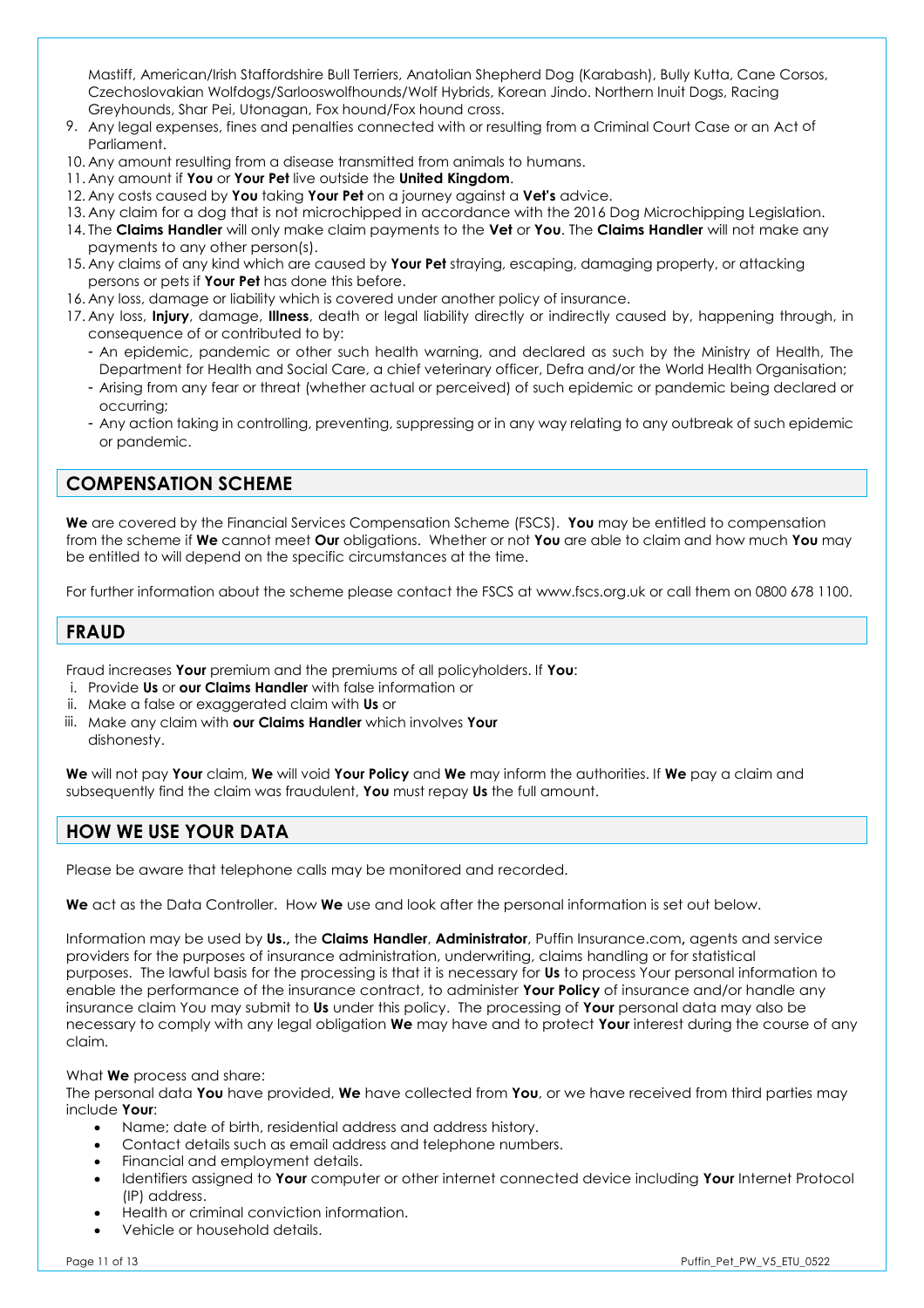Any information which **You** have provided in support of **Your** insurance claim including details of **Your Pet**.

**We** may receive information about **You** from the following sources:

- **Your** insurance broker.
- From third parties such as credit reference agencies and fraud prevention agencies.
- **From** insurers, witnesses, the Police (in regards to incidents) and solicitors, Appointed Representatives.
- **Your** Veterinary Practice
- Directly from **You**.
- If **You** would like anyone else to act on **Your** behalf **You** will need to give **Your** consent.

We will not pass **You**r information to any third parties except to enable **Us** to process your claim, prevent fraud and comply with legal and regulatory requirements. In which case **We** may need to share Your information with the following third parties within the EU:

- Solicitors or other Appointed Representatives.
- Underwriters, Reinsurers, Regulators and Authorised/Statutory Bodies.
- Fraud and crime prevention agencies, including the Police.
- Other suppliers carrying out a service on **Our**, or **Your** behalf.
- **Your Vet**
- If **You** would like anyone else to act on **Your** behalf, **You** will need to give **Your** consent.

We will not use **Your** information for marketing further products or services to **You** or pass Your information on to any other organisation or person for sales and marketing purposes without **Your** consent. If **You** have given permission, PuffinInsurance.com may use **Your** contact details to contact **You** about products or services that may be of interest to **You**.

#### **Data Retention**

We will hold **Your** details for up to seven years after the expiry of Your policy, complaint and/or claims settlement.

#### **Your rights**

Your personal data is protected by legal rights, which include **Your** rights to:

- Object to **Our** processing of Your personal data.
- Request that **Your** personal data is erased or corrected.
- Request access to **Your** personal data and data portability.
- Complain to the Information Commissioner's Office, which regulates the processing of personal data.

You can request to see what data **We** hold on **You**. If **You** have any questions about **Our** privacy policy or the information **We** hold about **You** please contact **Us**.

# **HOW TO CLAIM**

- 1. **You** must contact the **Claims Handler** to obtain a claims form. Please telephone Trent-Services (Administration) Limited on 01285 626020 or e-mail **Us** at admin@trent-services.co.uk.
- 2. Please complete the claim form and ask:
- a. **Your Vet** to fill out their section. (Unfortunately **We** do not pay **Your Vet** to do this) or
- b. **Your Vet** and **Complementary Therapist** to fill out their section(s). (Unfortunately **We** do not pay **Your Vet**  or **Complementary Therapist** to do this).
- 3. Please return the claim form to **Our Claims handler** with the invoices setting out the costs involved. This should be sent to Trent-Services (Administration) Ltd, Trent House, Love Lane, Cirencester, Gloucestershire, GL7 1XD.

# **WHEN TO CLAIM**

**You** or **Your Vet** should send **Our Claims Handler Your** claim form at the end of treatment or the end of the **Period of Insurance** if the treatment has not finished by this time. The claim must be submitted within 31 days of **Your Pet**  receiving treatment.

Please note that failure to follow these steps may delay and/or jeopardise the payment of **Your** claim.

# **COMPLAINTS**

**We** know that sometimes, no matter how hard **We** try, **We** don't always get it right. If **We** give **You** cause for complaint, it's important that **You** know that **We** are committed to providing **You** with an exceptional level of service and customer care. When this happens, **We** want to hear about it so that **We** can try to put things right.

Should **You** have any query or complaint regarding **Your Policy**, **You** can write to:

Trent-Services (Administration) Limited Trent House